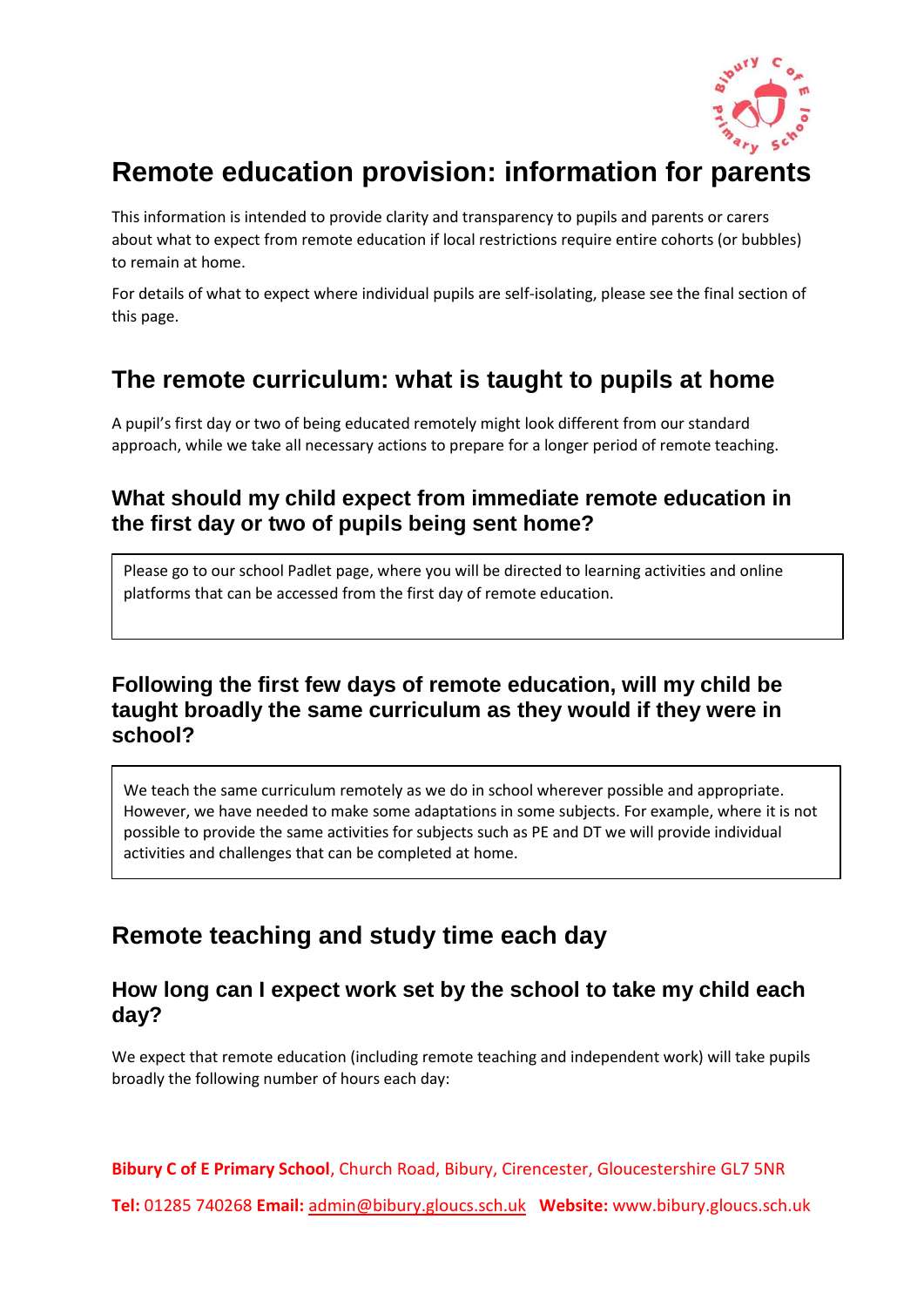

For primary school-aged pupils the minimum expectation for remote learning is 3 hours a day. We would expect children in KS2 to complete 4 hours of learning each day.

## **Accessing remote education**

#### **How will my child access any online remote education you are providing?**

All learning is on the school Padlet page. You will also find links for all the online platforms children can access such as, Mathletics, EdShed, Purple Mash and TT Rockstars. These platforms have been carefully selected to support the learning planned by school.

#### **If my child does not have digital or online access at home, how will you support them to access remote education?**

We recognise that some pupils may not have suitable online access at home. We take the following approaches to support those pupils to access remote education:

If you do not have suitable online access at home please let us know immediately. We can arrange for printed materials that can be collected and returned to school.

#### **How will my child be taught remotely?**

We use a combination of the following approaches to teach pupils remotely these include:

- recorded teaching (e.g. Oak National Academy lessons, video/audio recordings made by teachers)
- printed paper packs produced by teachers (e.g. workbooks, worksheets)
- textbooks and reading books pupils have at home
- websites supporting the teaching of specific subjects or areas, including video clips or sequences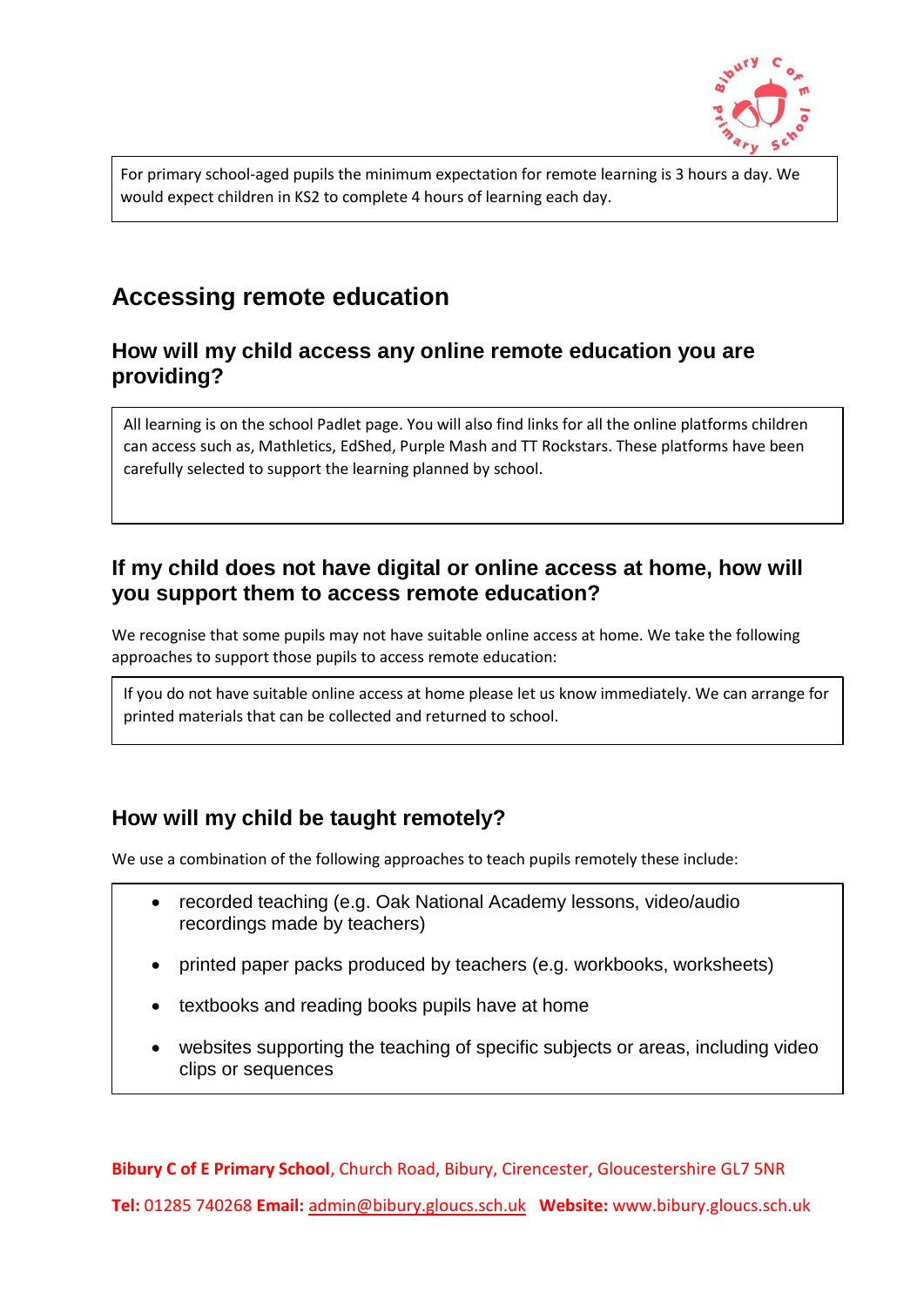

## **Engagement and feedback**

#### **What are your expectations for my child's engagement and the support that we as parents and carers should provide at home?**

Pupils are expected to complete the minimum number of hours of school work each day and submit learning for marking and feedback where appropriate using Padlet and the class email address. Parents can support learning by setting routines, including regular breaks, and by helping children to organise any materials needed to complete learning tasks.

#### **How will you check whether my child is engaging with their work and how will I be informed if there are concerns?**

Since your child is expected to access daily learning, please let us know if your child is unwell and so unable to complete activities set for the day. Teachers will check in with parents once a week by telephone or email, but you will be contacted sooner if we are concerned about your child's engagement. Pupil engagement with online learning platforms will be monitored regularly by teachers so please ensure that your child remembers to access these as part of their learning.

#### **How will you assess my child's work and progress?**

Feedback can take many forms and may not always mean extensive written comments for individual children. For example, whole-class feedback or quizzes marked automatically via digital platforms are also valid and effective methods, amongst many others. Our approach to feeding back on pupil work is as follows:

Please use the class email and Padlet to submit work completed by children. Teachers will provide general feedback through Padlet and specific feedback via the weekly email and telephone.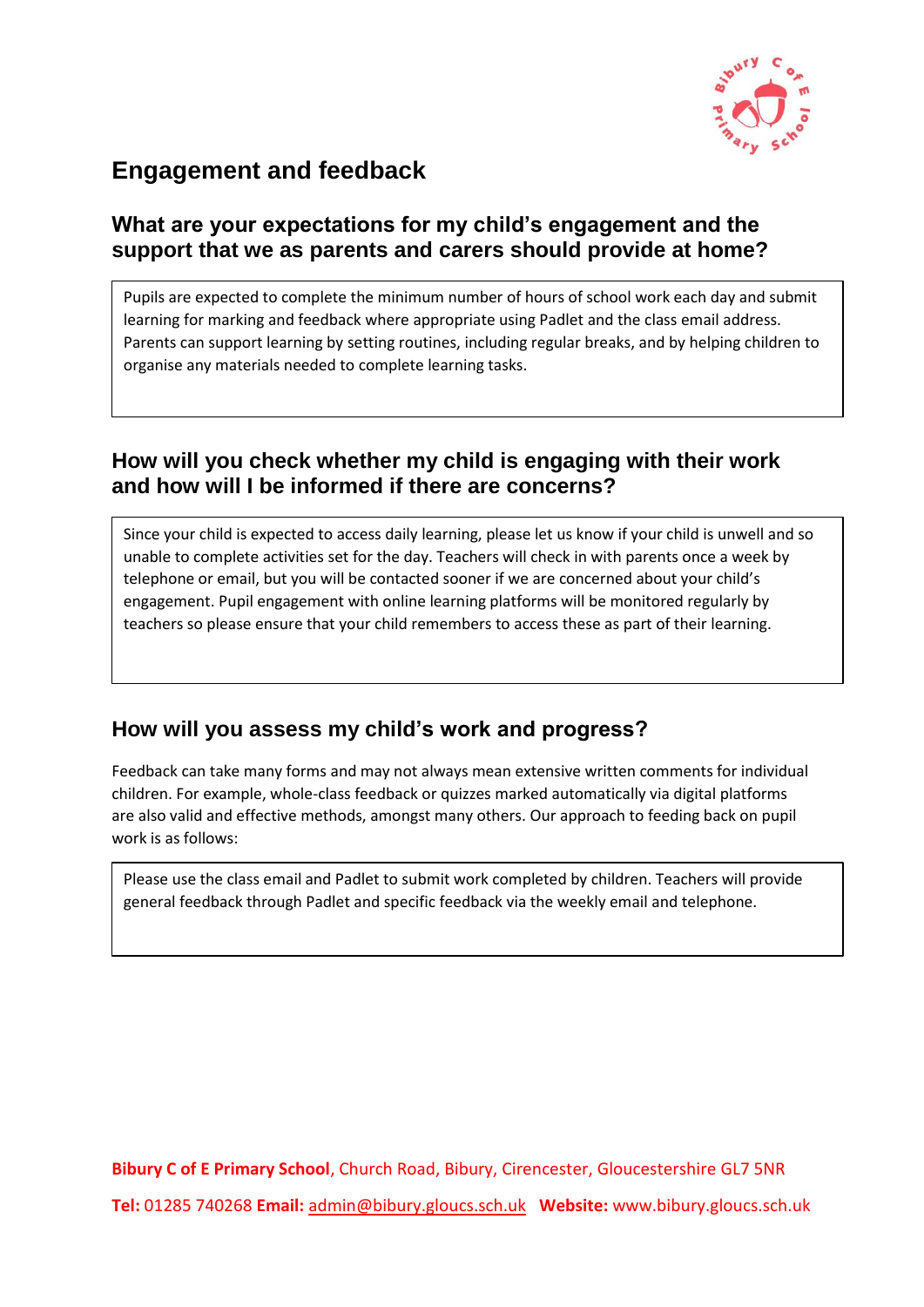

## **Additional support for pupils with particular needs**

#### **How will you work with me to help my child who needs additional support from adults at home to access remote education?**

We recognise that some pupils, for example some pupils with special educational needs and disabilities (SEND), may not be able to access remote education without support from adults at home. We acknowledge the difficulties this may place on families, and we will work closely with parents and carers to support pupils to access learning tailored to their needs.

## **Remote education for self-isolating pupils**

Where individual pupils need to self-isolate but the majority of their peer group remains in school, how remote education is provided will likely differ from the approach for whole groups. This is due to the challenges of teaching pupils both at home and in school.

#### **If my child is not in school because they are self-isolating, how will their remote education differ from the approaches described above?**